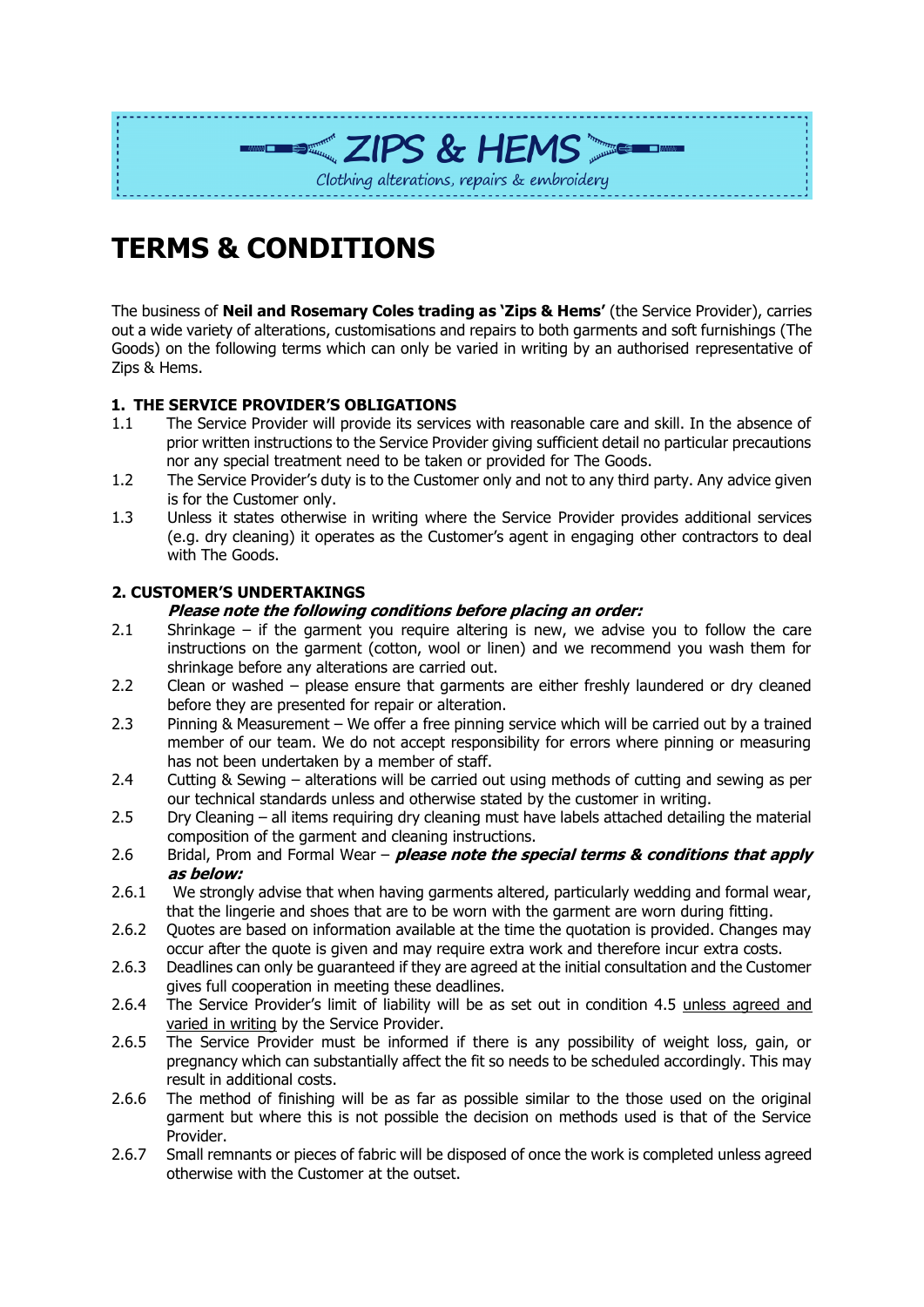# **3. PRICING AND PAYMENT**

- 3.1 All prices on our marketing material and websites are indicative prices and although accurate at the time of publication they are subject to change.
- 3.2 Each order will be priced individually by the Sales Assistant or Manager of the Service Provider.

3.3 Payment is required in full prior to any work being started unless varied in writing by the Manager.

- 3.4 Where the order is very complex you may be given an estimate based on the number of hours required to complete the order, this estimate can be subject to change without prior notification although the Service Provider will endeavour to keep you informed of any changes.
- 3.5 If you are not satisfied with the price quoted, you must discuss it with the Sales Assistant or Manager prior to any work being started. We do not retrospectively negotiate our prices once the work has been started and/or completed.
- 3.6 We accept payment by credit/debit card or in cash. We currently accept Visa, Mastercard, and American Express. All transactions are shown in pounds sterling  $(E)$  and if appropriate are inclusive of VAT at the current rate.

# **4. INSURANCE AND THE SERVICE PROVIDER'S LIABILITY FOR LOSS**

- 4.1 Except as provided in Condition 6.5, the Service Provider does not insure The Goods and the Customer shall self-insure or make arrangements to cover The Goods against all insurable risks to their full insurable value (including all duties and taxes) with any right for the insurer to bring a subrogated claim against the Service Provider being excluded.
- 4.2 Subject to Condition 6.5, the Service Provider excludes all liability for Loss however arising.
- 4.3 If and to the extent that Loss is directly caused by negligence or wilful act or default of the Service Provider, its employees (acting in furtherance of their duties as employees) or subcontractors or agents (acting in furtherance of their duties as subcontractors or agents) and subject to Conditions 4.4, 4.7 and 4.8, the Service Provider will accept liability for Loss assessed on normal legal principles but not exceeding the Limit fixed by Condition 4.5. Any quantification of value includes duties and taxes.
- 4.4 In no case shall the Service Provider be liable for any lost profit, income or savings, wasted expenditure, or indirect or consequential loss.
- 4.5 In no case shall any liability of the Service Provider (including inter alia any liability in respect of duties and taxes) exceed **£500 per item.**
- 4.6 Without prejudice to the Service Provider's rights under Condition 3 all charges are to be paid free from any deduction or set-off. Any limitation of liability on the part of the Service Provider shall be applied to any claim by the Customer before any set off or counterclaim is asserted against money due to the Service Provider.
- 4.7 The Service Provider shall not be liable for any claim unless: it has received written notice of it within 10 days of the event giving rise to the claim coming to the knowledge of the Customer; and it has received within 21 days of the event giving rise to the claim coming to the knowledge of the Customer sufficient detail in writing to enable investigation.
- 4.8 No legal proceedings (including any counterclaim) may be brought against the Service Provider unless they are issued and served within 9 months of the event giving rise to the claim.
- 4.9 The Service Provider shall not be liable for any loss to the extent that it is caused or contributed to by a breach of any of the Customer's Undertakings in Condition 2, or by any of the circumstances by virtue of which the Service Provider is relieved of its obligations under Condition 9.

# **5. COLLECTION OF GOODS**

- 5.1 When placing your order, you will be advised of your collection date/time, please be advised this is an estimate and subject to change without prior notification.
- 5.2 Unclaimed Goods will be given to charity if not collected within 90 days of the due date and time on your Receipt of Purchase ticket.